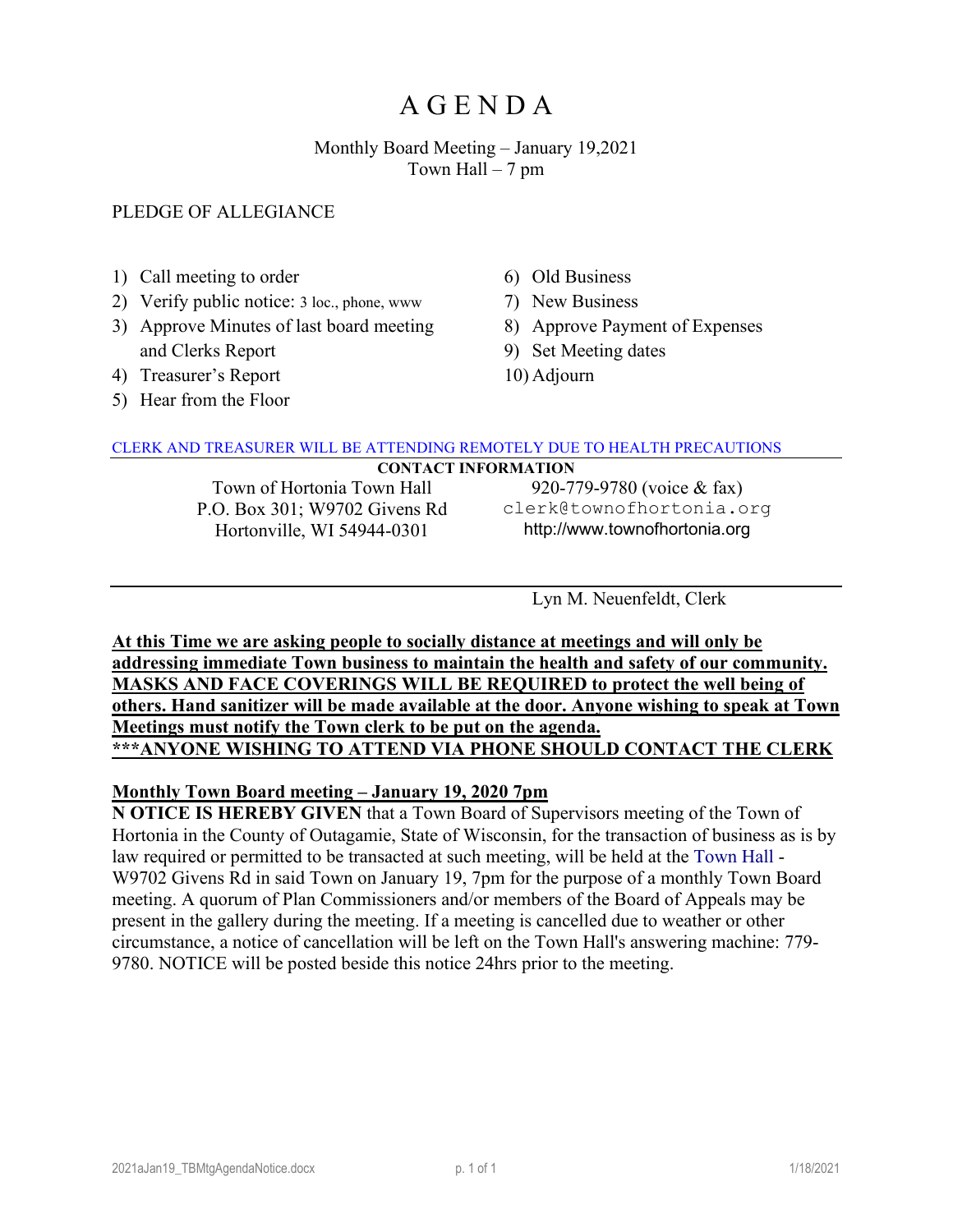## Monthly Board Meeting – February 18, 2021 Town Hall  $-7$  pm

## PLEDGE OF ALLEGIANCE

- 1) Call meeting to order
- 2) Verify public notice: 3 loc., phone, www
- 3) Approve Minutes of last board meeting and Clerks Report
- 4) Treasurer's Report
- 5) Hear from the Floor
- o Review Hortonville
	- agreement
- o Resolution for Hwy 15/TT takeover
- 8) Approve Payment of Expenses
- 9) Set Meeting dates
- 10) Adjourn

- 6) Old Business
- 7) New Business

**CONTACT INFORMATION** Town of Hortonia Town Hall P.O. Box 301; W9702 Givens Rd Hortonville, WI 54944-0301

920-779-9780 (voice & fax) clerk@townofhortonia.org http://www.townofhortonia.org

Lyn M. Neuenfeldt, Clerk

**At this Time we are asking people to socially distance at meetings and will only be addressing immediate Town business to maintain the health and safety of our community. MASKS AND FACE COVERINGS WILL BE REQUIRED to protect the well being of others. Hand sanitizer will be made available at the door. Anyone wishing to speak at Town Meetings must notify the Town clerk to be put on the agenda. \*\*\*ANYONE WISHING TO ATTEND VIA PHONE SHOULD CONTACT THE CLERK**

## **Monthly Town Board meeting – February 18, 2021 7pm**

**N OTICE IS HEREBY GIVEN** that a Town Board of Supervisors meeting of the Town of Hortonia in the County of Outagamie, State of Wisconsin, for the transaction of business as is by law required or permitted to be transacted at such meeting, will be held at the [Town Hall](http://townofhortonia.org/wikis/town_of_hortonia/town-hall.aspx) - W9702 Givens Rd in said Town on February 18, 2021 7pm for the purpose of a monthly Town Board meeting. A quorum of Plan Commissioners and/or members of the Board of Appeals may be present in the gallery during the meeting. If a meeting is cancelled due to weather or other circumstance, a notice of cancellation will be left on the Town Hall's answering machine: 779- 9780. NOTICE will be posted beside this notice 24hrs prior to the meeting.

# **MEETING IS MOVED TO THE FIREHALL AT 700 NYE ST HORTONVILLE**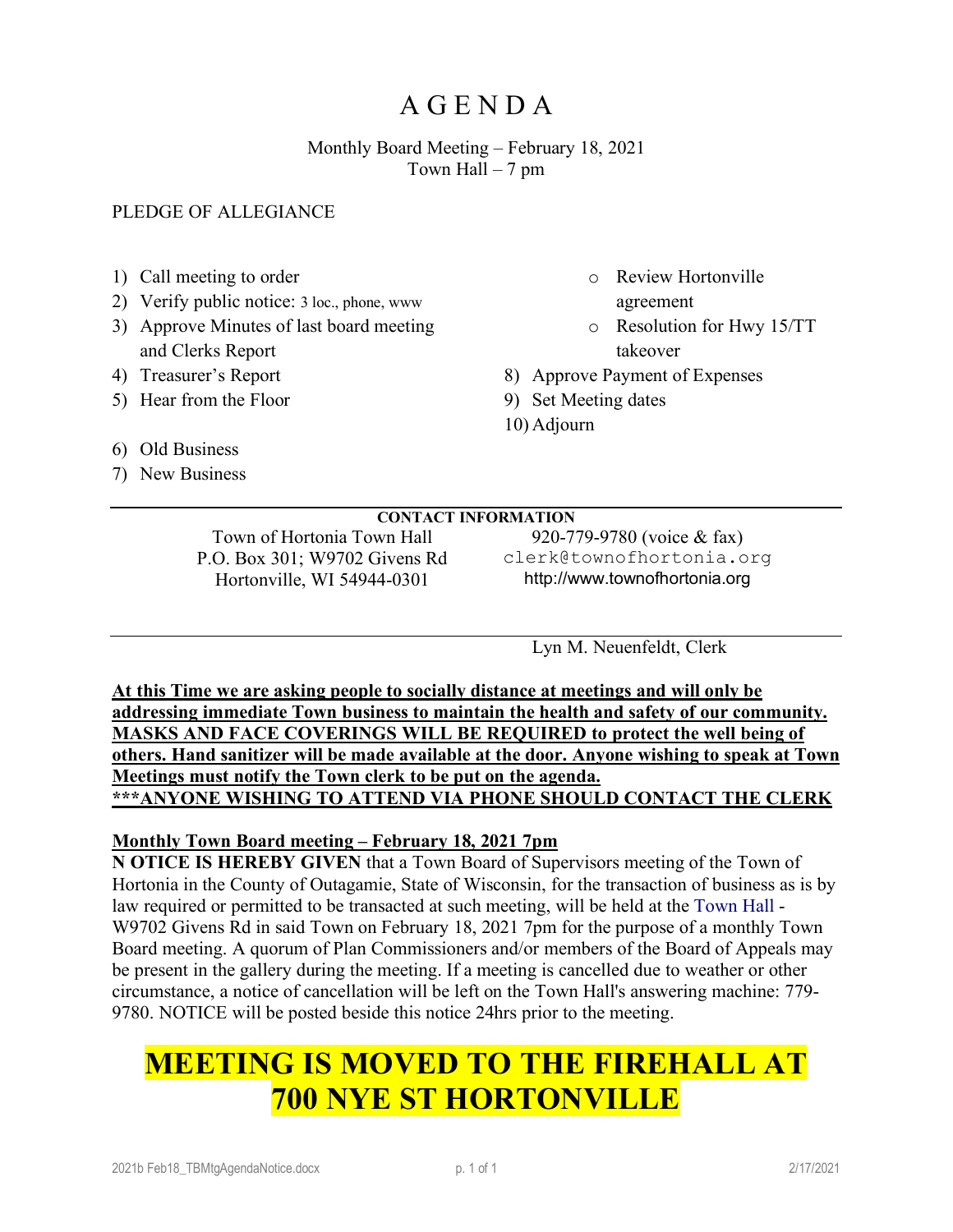## Monthly Board Meeting – March 16, 2021 Town Hall  $-7$  pm

### PLEDGE OF ALLEGIANCE

- 1) Call meeting to order
- 2) Verify public notice: 3 loc., phone, www
- 3) Approve Minutes of last board meeting and Clerks Report
- 4) Treasurer's Report
- 5) Hear from the Floor
	- o Dean Steingraber Outagamie County Hwy Dept
- 6) Old Business
	- o Review Hortonville agreement
		- o ZO publication/sign ordinance
- 7) New Business
- 8) Approve Payment of Expenses
- 9) Set Meeting dates
- 10) Adjourn

#### **CONTACT INFORMATION**

Town of Hortonia Town Hall P.O. Box 301; W9702 Givens Rd Hortonville, WI 54944-0301

920-779-9780 (voice & fax) clerk@townofhortonia.org http://www.townofhortonia.org

Lyn M. Neuenfeldt, Clerk

**At this Time we are asking people to socially distance at meetings and will only be addressing immediate Town business to maintain the health and safety of our community. MASKS AND FACE COVERINGS WILL BE REQUIRED to protect the well being of others. Hand sanitizer will be made available at the door. Anyone wishing to speak at Town Meetings must notify the Town clerk to be put on the agenda. \*\*\*ANYONE WISHING TO ATTEND VIA PHONE SHOULD CONTACT THE CLERK**

#### **Monthly Town Board meeting – March 16, 2021 7pm**

**N OTICE IS HEREBY GIVEN** that a Town Board of Supervisors meeting of the Town of Hortonia in the County of Outagamie, State of Wisconsin, for the transaction of business as is by law required or permitted to be transacted at such meeting, will be held at the [Town Hall](http://townofhortonia.org/wikis/town_of_hortonia/town-hall.aspx) - W9702 Givens Rd in said Town on March 16, 2021 7pm for the purpose of a monthly Town Board meeting. A quorum of Plan Commissioners and/or members of the Board of Appeals may be present in the gallery during the meeting. If a meeting is cancelled due to weather or other circumstance, a notice of cancellation will be left on the Town Hall's answering machine: 779- 9780. NOTICE will be posted beside this notice 24hrs prior to the meeting.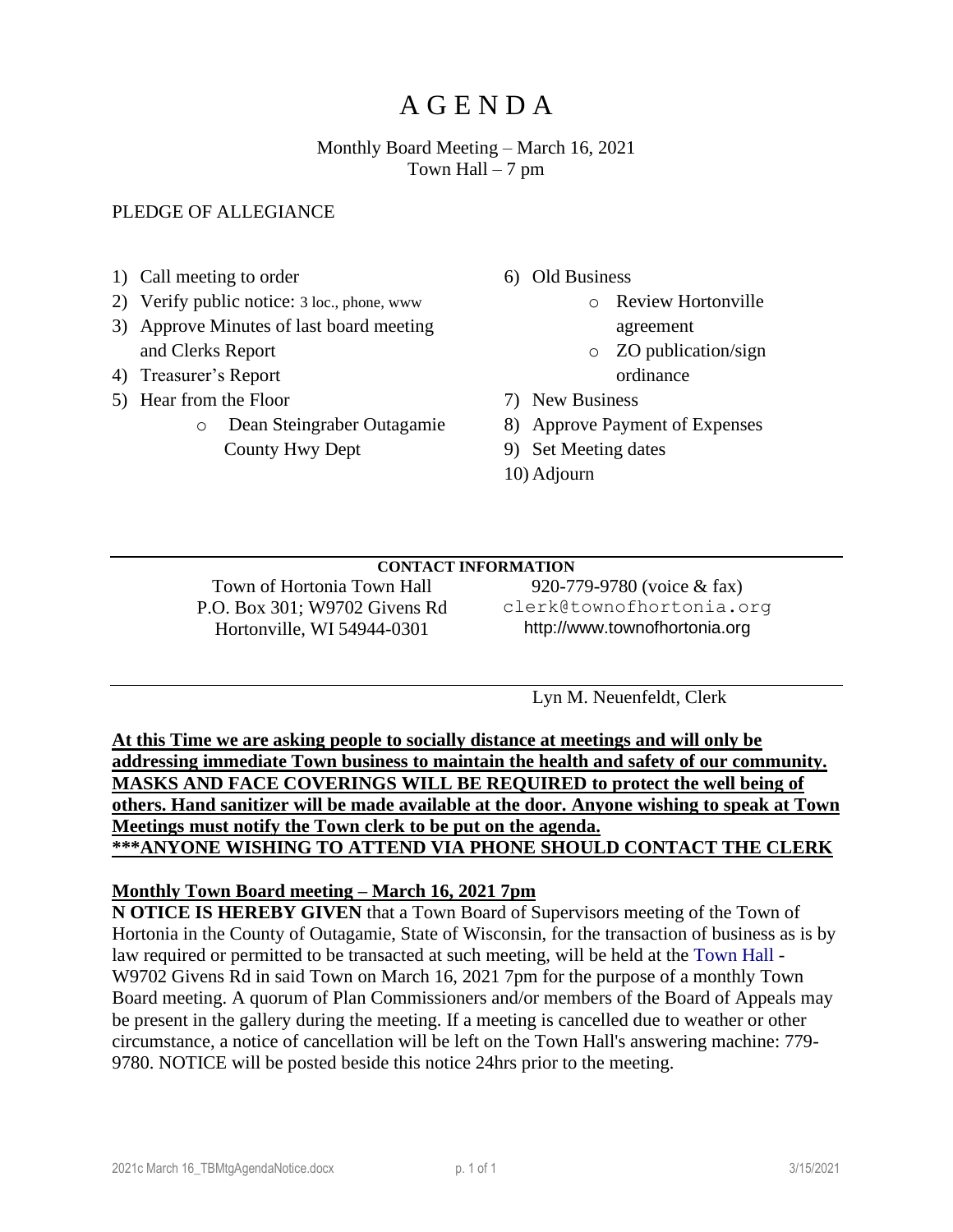#### **Annual Town Meeting** – Wed April 21, 2021 Town Hall – 7:00pm

#### PLEDGE OF ALLEGIANCE

- 1. Call meeting to order
- 2. Verify public notice
- 3. Chairman Opening Remarks
- 4. Introduction of attending officials
	- a. Swearing in of Officials
- 5. Identify qualified voters and determine voting method (show of hands, etc)
- 6. Approve minutes of 2020 Town Meeting
- 7. Clerks Report
	- a. Review and Approve Annual Report 2020
- 8. Treasurers Report
- a. Designate depositories/banks
- 9. Old Business
	- a. Road Report
		- i. Hwy 15 update
		- ii. Road maintenance
	- b. Town Hall
	- c. County Sales Tax
	- d. Zoning Ordinance
- 10. New Business
	- a. Town Assessment/Re-Evaluation
- 11. Hear From the Floor
- 12. Adjourn

#### **WE ask that all in attendance wear a mask or face covering and maintain social distancing when possible for the safety of your fellow residents.**

| <b>CONTACT INFORMATION</b>    |                               |
|-------------------------------|-------------------------------|
| Town of Hortonia Town Hall    | 920-779-9780 (voice & fax)    |
| P.O. Box 301; W9702 Givens Rd | clerk@townofhortonia.org      |
| Hortonville, WI 54944-0301    | http://www.townofhortonia.org |
|                               |                               |
|                               | Lyn Marie Neuenfeldt, Clerk   |
|                               | 920-216-0932                  |

Relevant Statutes:

- **§ 60.41 Annual financial statement.** The town board annually shall prepare a statement of the financial condition of the town and present the statement to the annual town meeting. In preparing the statement, the town board may provide for assistance by any person. The statement shall include the previous year's revenues and expenditures and the current indebtedness of the town.
- **§ 60.22(1) Charge of Town Affairs.** The Town Board has charge of all affairs of the town not committed by law to another body or officer or to a town employee. [Because statutes do not give Town Electors the authority to choose posting places or the official newspaper, this clause effectively gives that authority to the Town Board.]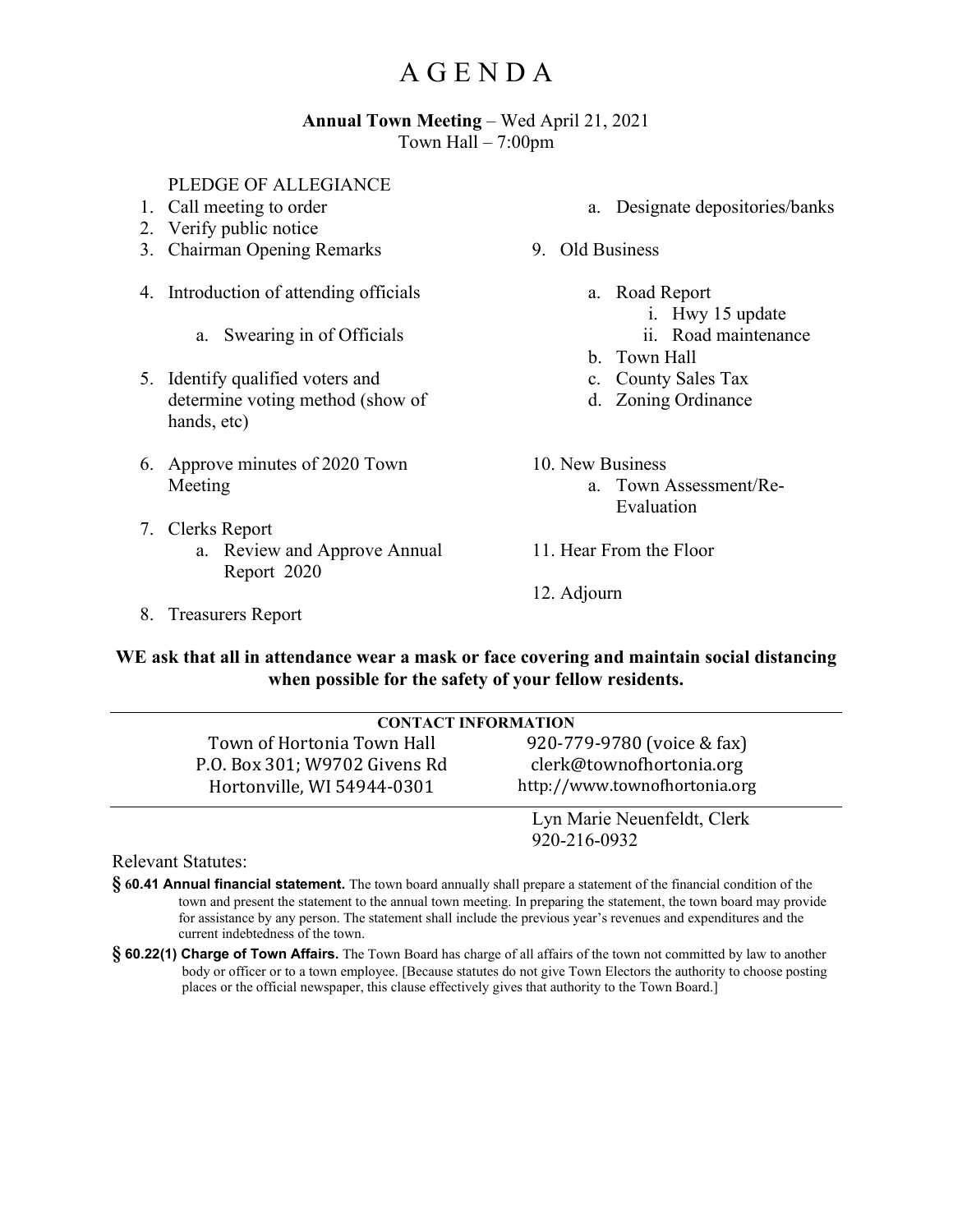### Monthly Board Meeting – April 20, 2021 Town Hall  $-7$  pm

PLEDGE OF ALLEGIANCE

- 1) Call meeting to order
- 2) Verify public notice: 3 loc., phone, www
- 3) Approve Minutes of last board meeting and Clerks Report
- 4) Treasurer's Report
- 5) Hear from the Floor
- 6) Sign Ordinance approve/deny
- 7) Old Business
- 8) New Business
- 9) Approve Payment of Expenses
- 10) Set Meeting dates
- 11) Adjourn

#### **CONTACT INFORMATION**

Town of Hortonia Town Hall P.O. Box 301; W9702 Givens Rd Hortonville, WI 54944-0301

920-779-9780 (voice & fax) clerk@townofhortonia.org http://www.townofhortonia.org

Lyn M. Neuenfeldt, Clerk

**At this Time we are asking people to socially distance at meetings and will only be addressing immediate Town business to maintain the health and safety of our community. MASKS AND FACE COVERINGS ARE RECCOMENDED to protect the well being of others. Hand sanitizer will be made available at the door. Anyone wishing to speak at Town Meetings must notify the Town clerk to be put on the agenda.**

#### **Monthly Town Board meeting – April 20, 2021 7pm**

**N OTICE IS HEREBY GIVEN** that a Town Board of Supervisors meeting of the Town of Hortonia in the County of Outagamie, State of Wisconsin, for the transaction of business as is by law required or permitted to be transacted at such meeting, will be held at the [Town Hall](http://townofhortonia.org/wikis/town_of_hortonia/town-hall.aspx) - W9702 Givens Rd in said Town on April 20, 2021 7pm for the purpose of a monthly Town Board meeting. A quorum of Plan Commissioners and/or members of the Board of Appeals may be present in the gallery during the meeting. If a meeting is cancelled due to weather or other circumstance, a notice of cancellation will be left on the Town Hall's answering machine: 779- 9780. NOTICE will be posted beside this notice 24hrs prior to the meeting.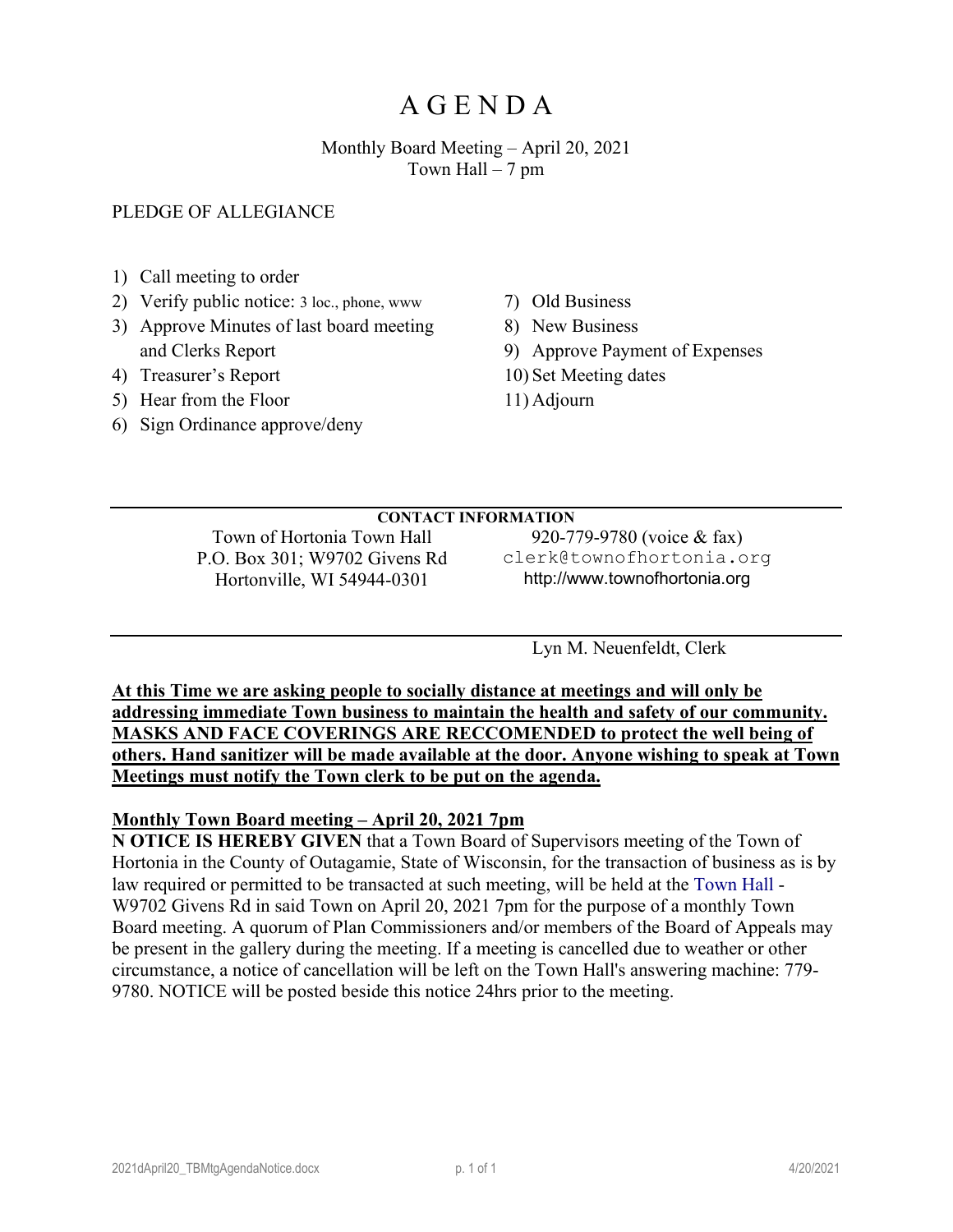## Board of Review and Monthly Board Meeting – May 18, 2021 Town Hall  $-6:55$  pm

## PLEDGE OF ALLEGIANCE

- 1) 6:55 pm Board of Review
	- o To be adjourned to future date
- 2) Call meeting to order
- 3) Verify public notice: 3 loc., phone, www
- 4) Approve Minutes of last board meeting and Clerks Report
- 5) Treasurer's Report
- 6) Address Marks CSM
- 7) Hear from the Floor
	- o Silver Lake Fireworks permit
- 8) Old Business
- 9) New Business
- 10) Approve Payment of Expenses
- 11) Set Meeting dates
- 12) Adjourn

#### **CONTACT INFORMATION**

Town of Hortonia Town Hall P.O. Box 301; W9702 Givens Rd Hortonville, WI 54944-0301

920-779-9780 (voice & fax) clerk@townofhortonia.org http://www.townofhortonia.org

Lyn M. Neuenfeldt, Clerk

**At this Time we are asking people to socially distance at meetings and will only be addressing immediate Town business to maintain the health and safety of our community. MASKS AND FACE COVERINGS ARE RECCOMENDED to protect the well being of others. Hand sanitizer will be made available at the door. Anyone wishing to speak at Town Meetings must notify the Town clerk to be put on the agenda.**

#### **Monthly Town Board meeting – May 18, 2021 7pm**

**N OTICE IS HEREBY GIVEN** that a Town Board of Supervisors meeting of the Town of Hortonia in the County of Outagamie, State of Wisconsin, for the transaction of business as is by law required or permitted to be transacted at such meeting, will be held at the [Town Hall](http://townofhortonia.org/wikis/town_of_hortonia/town-hall.aspx) - W9702 Givens Rd in said Town on May 18, 2021 7pm for the purpose of a monthly Town Board meeting. A quorum of Plan Commissioners and/or members of the Board of Appeals may be present in the gallery during the meeting. If a meeting is cancelled due to weather or other circumstance, a notice of cancellation will be left on the Town Hall's answering machine: 779- 9780. NOTICE will be posted beside this notice 24hrs prior to the meeting.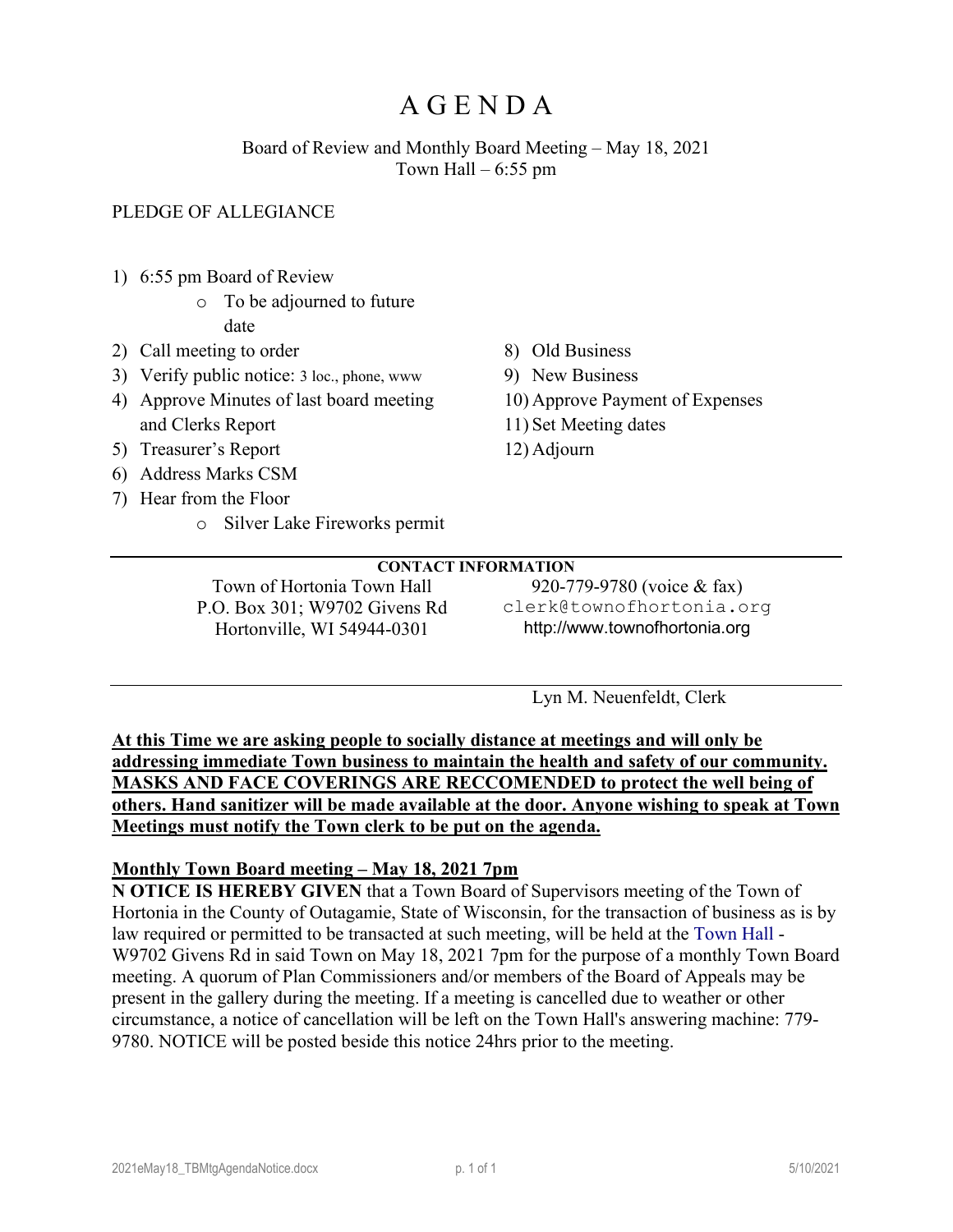## Monthly Board Meeting – June 17th, 2021 Town Hall  $-7$  pm

## PLEDGE OF ALLEGIANCE

- 1) Call meeting to order
- 2) Verify public notice: 3 loc., phone, www
- 3) Approve Minutes of last board meeting and Clerks Report
- 4) Treasurer's Report
- 5) Hear from the Floor
	- o Liquor License renewal
		- i. Quiver and Minnpw
		- ii. Old Archery 45
		- iii. Whistlers Knoll
- 6) Old Business
- 7) New Business
- 8) Approve Payment of Expenses
- 9) Set Meeting dates
- 10) Adjourn

## **CONTACT INFORMATION**

Town of Hortonia Town Hall P.O. Box 301; W9702 Givens Rd Hortonville, WI 54944-0301

920-779-9780 (voice & fax) clerk@townofhortonia.org http://www.townofhortonia.org

Lyn M. Neuenfeldt, Clerk

**At this Time we are asking people to socially distance at meetings. To maintain the health and safety of our community MASKS AND FACE COVERINGS ARE RECCOMENDED for all those who are not Vaccinated or may be immune compromised. Hand sanitizer will be made available at the door. Anyone wishing to speak at Town Meetings must notify the Town clerk to be put on the agenda.**

#### **Monthly Town Board meeting – June 17, 2021 7pm**

**N OTICE IS HEREBY GIVEN** that a Town Board of Supervisors meeting of the Town of Hortonia in the County of Outagamie, State of Wisconsin, for the transaction of business as is by law required or permitted to be transacted at such meeting, will be held at the [Town Hall](http://townofhortonia.org/wikis/town_of_hortonia/town-hall.aspx) - W9702 Givens Rd in said Town on June 17, 2021 7pm for the purpose of a monthly Town Board meeting. A quorum of Plan Commissioners and/or members of the Board of Appeals may be present in the gallery during the meeting. If a meeting is cancelled due to weather or other circumstance, a notice of cancellation will be left on the Town Hall's answering machine: 779- 9780. NOTICE will be posted beside this notice 24hrs prior to the meeting.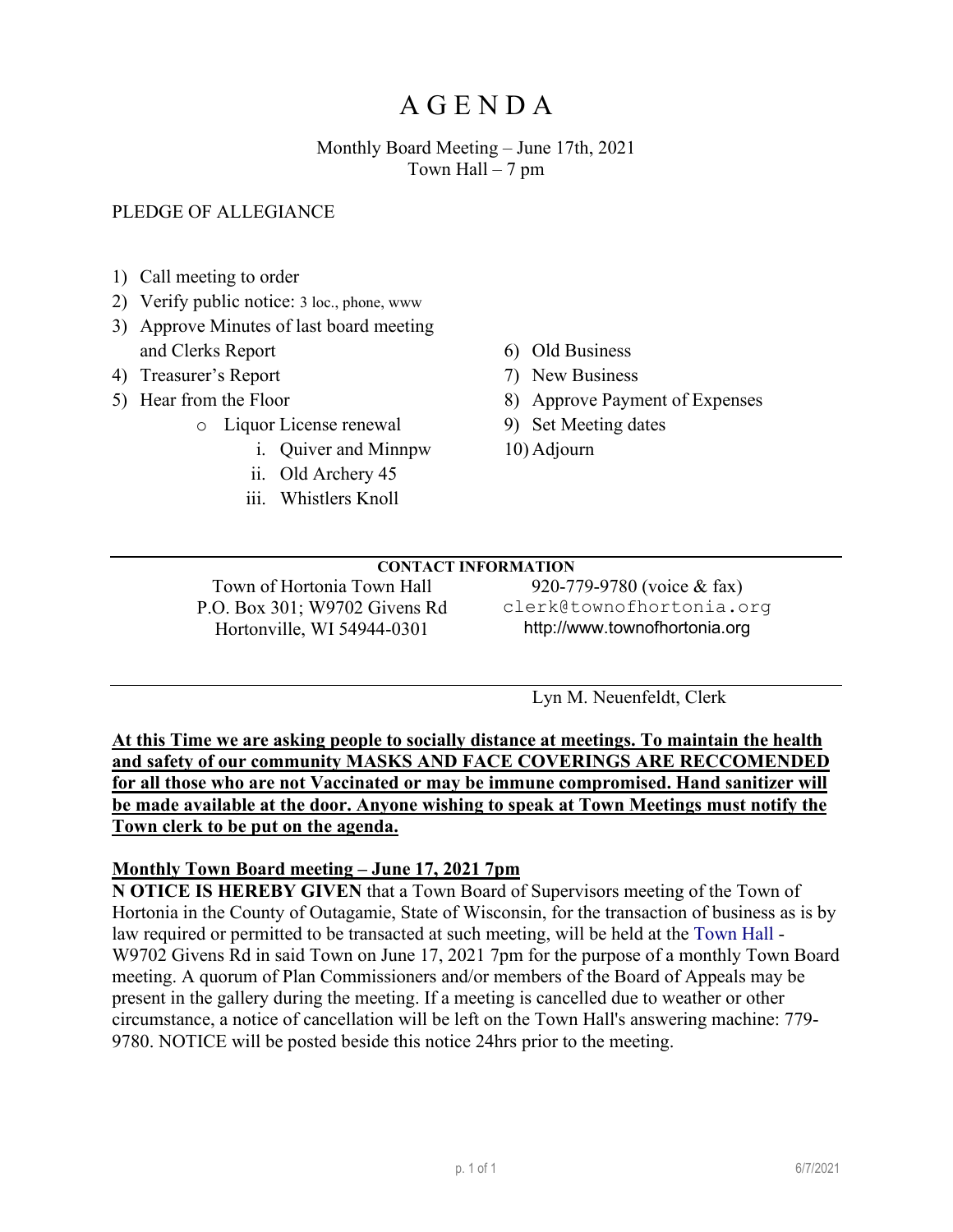## Monthly Board Meeting – July 14th, 2021 Town Hall – 9 am

PLEDGE OF ALLEGIANCE

- 1) Call meeting to order
- 2) Verify public notice: 3 loc., phone, www
- 3) Approve Minutes of last board meeting and Clerks Report
- 4) Treasurer's Report
- 5) Hear from the Floor
- 6) Old Business
- 7) New Business
- 8) Approve Payment of Expenses
- 9) Set Meeting dates
- 10) Adjourn

#### **CONTACT INFORMATION**

Town of Hortonia Town Hall P.O. Box 301; W9702 Givens Rd Hortonville, WI 54944-0301

920-779-9780 (voice & fax) clerk@townofhortonia.org http://www.townofhortonia.org

Lyn M. Neuenfeldt, Clerk

**At this Time we are asking people to socially distance at meetings. To maintain the health and safety of our community MASKS AND FACE COVERINGS ARE RECCOMENDED for all those who are not Vaccinated or may be immune compromised. Hand sanitizer will be made available at the door. Anyone wishing to speak at Town Meetings must notify the Town clerk to be put on the agenda.** 

## **Monthly Town Board meeting – July 14, 2021 9 am**

**N OTICE IS HEREBY GIVEN** that a Town Board of Supervisors meeting of the Town of Hortonia in the County of Outagamie, State of Wisconsin, for the transaction of business as is by law required or permitted to be transacted at such meeting, will be held at the [Town Hall](http://townofhortonia.org/wikis/town_of_hortonia/town-hall.aspx) - W9702 Givens Rd in said Town on July 14, 9 am for the purpose of a monthly Town Board meeting. A quorum of Plan Commissioners and/or members of the Board of Appeals may be present in the gallery during the meeting. If a meeting is cancelled due to weather or other circumstance, a notice of cancellation will be left on the Town Hall's answering machine: 779- 9780. NOTICE will be posted beside this notice 24hrs prior to the meeting.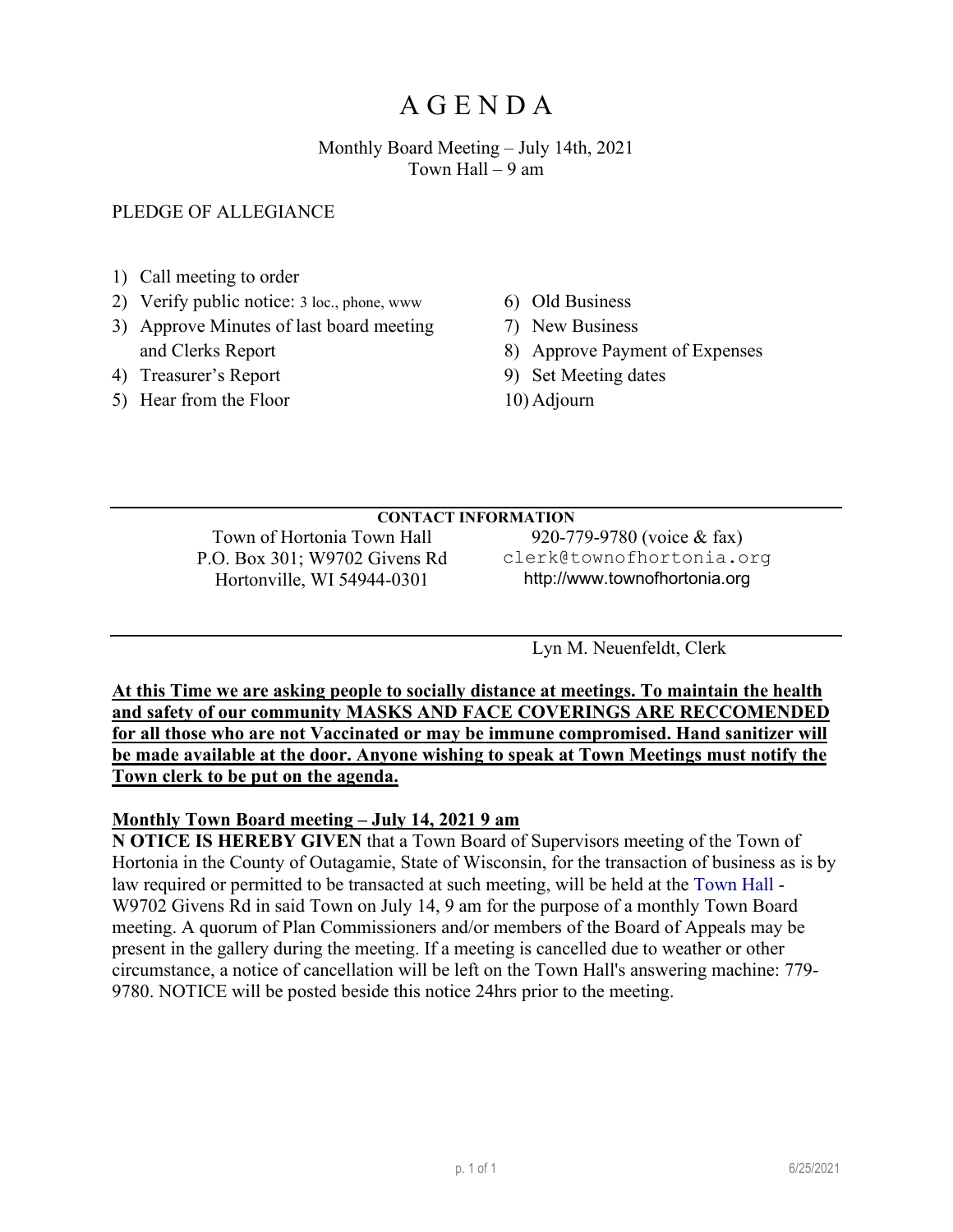## Monthly Board Meeting – Aug 17th, 2021 Town Hall – 7pm

### PLEDGE OF ALLEGIANCE

- 1) Call meeting to order
- 2) Verify public notice: 3 loc., phone, www
- 3) Approve Minutes of last board meeting and Clerks Report
- 4) Treasurer's Report
- 5) Hear from the Floor
- 6) Old Business
	- o Everts Lane update
- 7) New Business
- 8) Approve Payment of Expenses
- 9) Set Meeting dates
- 10) Adjourn

## **CONTACT INFORMATION**

Town of Hortonia Town Hall P.O. Box 301; W9702 Givens Rd Hortonville, WI 54944-0301

920-779-9780 (voice & fax) clerk@townofhortonia.org http://www.townofhortonia.org

Lyn M. Neuenfeldt, Clerk

**At this Time we are asking people to socially distance at meetings. To maintain the health and safety of our community MASKS AND FACE COVERINGS ARE RECCOMENDED for all those who are not Vaccinated or may be immune compromised. Hand sanitizer will be made available at the door. Anyone wishing to speak at Town Meetings must notify the Town clerk to be put on the agenda.**

## **Monthly Town Board meeting – Aug 17, 2021 7 pm**

**N OTICE IS HEREBY GIVEN** that a Town Board of Supervisors meeting of the Town of Hortonia in the County of Outagamie, State of Wisconsin, for the transaction of business as is by law required or permitted to be transacted at such meeting, will be held at the [Town Hall](http://townofhortonia.org/wikis/town_of_hortonia/town-hall.aspx) - W9702 Givens Rd in said Town on Aug 17 7pm for the purpose of a monthly Town Board meeting. A quorum of Plan Commissioners and/or members of the Board of Appeals may be present in the gallery during the meeting. If a meeting is cancelled due to weather or other circumstance, a notice of cancellation will be left on the Town Hall's answering machine: 779- 9780. NOTICE will be posted beside this notice 24hrs prior to the meeting.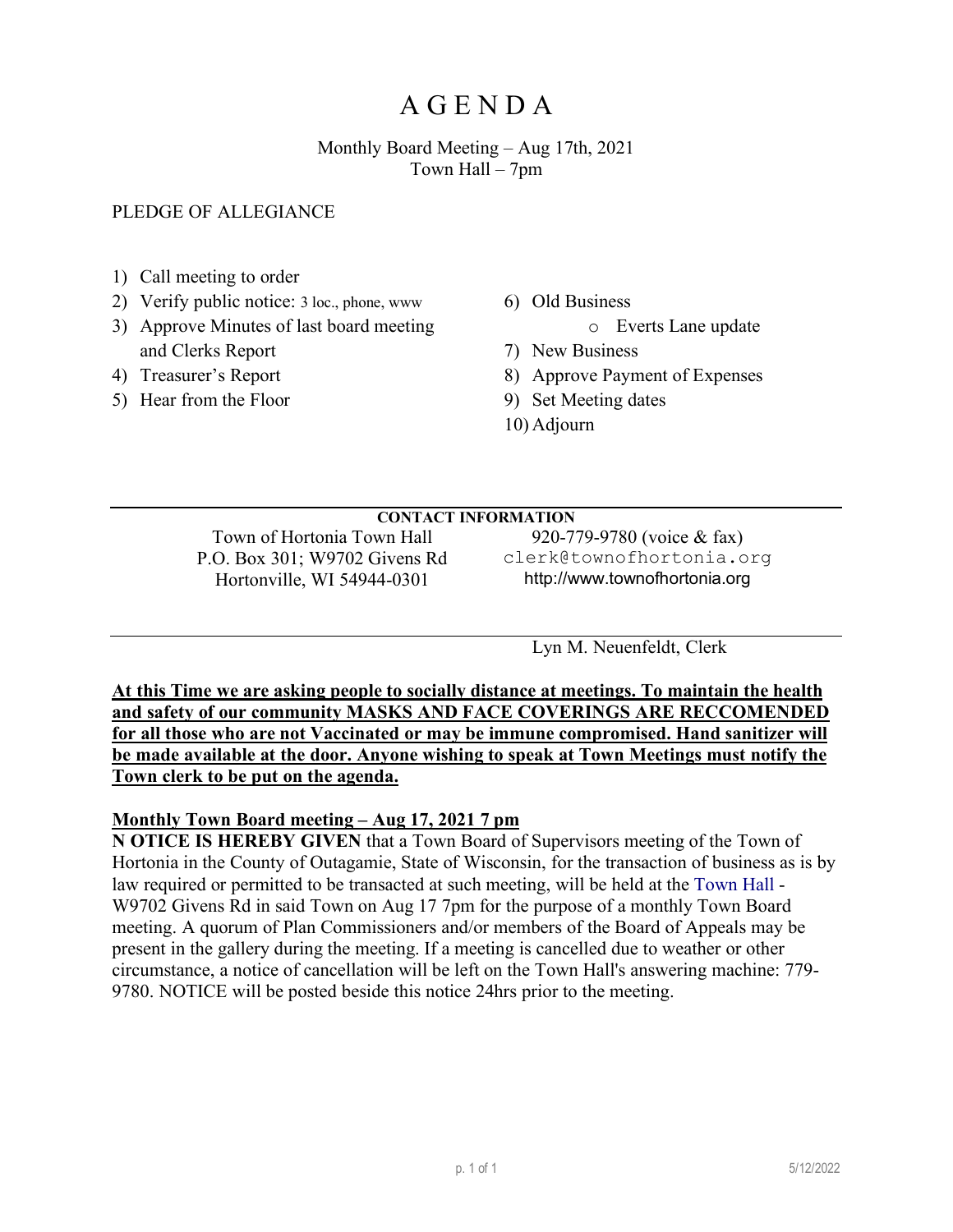## Monthly Board Meeting – Sept 21, 2021 Town Hall – 7pm

## PLEDGE OF ALLEGIANCE

- 1) Call meeting to order
- 2) Verify public notice: 3 loc., phone, www
- 3) Approve Minutes of last board meeting and Clerks Report\*
- 4) Treasurer's Report
- 5) Hear from the Floor
- 6) Old Business
	- o Everts Lane update
	- o Given Road update
- 7) New Business
- 8) Approve Payment of Expenses
- 9) Set Meeting dates
- 10) Adjourn

\*Clerk will be attending remotely

## **CONTACT INFORMATION** Town of Hortonia Town Hall P.O. Box 301; W9702 Givens Rd

Hortonville, WI 54944-0301

920-779-9780 (voice & fax) clerk@townofhortonia.org http://www.townofhortonia.org

Lyn M. Neuenfeldt, Clerk

**At this Time we are asking people to socially distance at meetings. To maintain the health and safety of our community MASKS AND FACE COVERINGS ARE RECCOMENDED for all those who are not Vaccinated or may be immune compromised. Hand sanitizer will be made available at the door. Anyone wishing to speak at Town Meetings must notify the Town clerk to be put on the agenda.**

## **Monthly Town Board meeting – Sept 21, 2021 7 pm**

**N OTICE IS HEREBY GIVEN** that a Town Board of Supervisors meeting of the Town of Hortonia in the County of Outagamie, State of Wisconsin, for the transaction of business as is by law required or permitted to be transacted at such meeting, will be held at the [Town Hall](http://townofhortonia.org/wikis/town_of_hortonia/town-hall.aspx) - W9702 Givens Rd in said Town on Sept 21 7pm for the purpose of a monthly Town Board meeting. A quorum of Plan Commissioners and/or members of the Board of Appeals may be present in the gallery during the meeting. If a meeting is cancelled due to weather or other circumstance, a notice of cancellation will be left on the Town Hall's answering machine: 779- 9780. NOTICE will be posted beside this notice 24hrs prior to the meeting.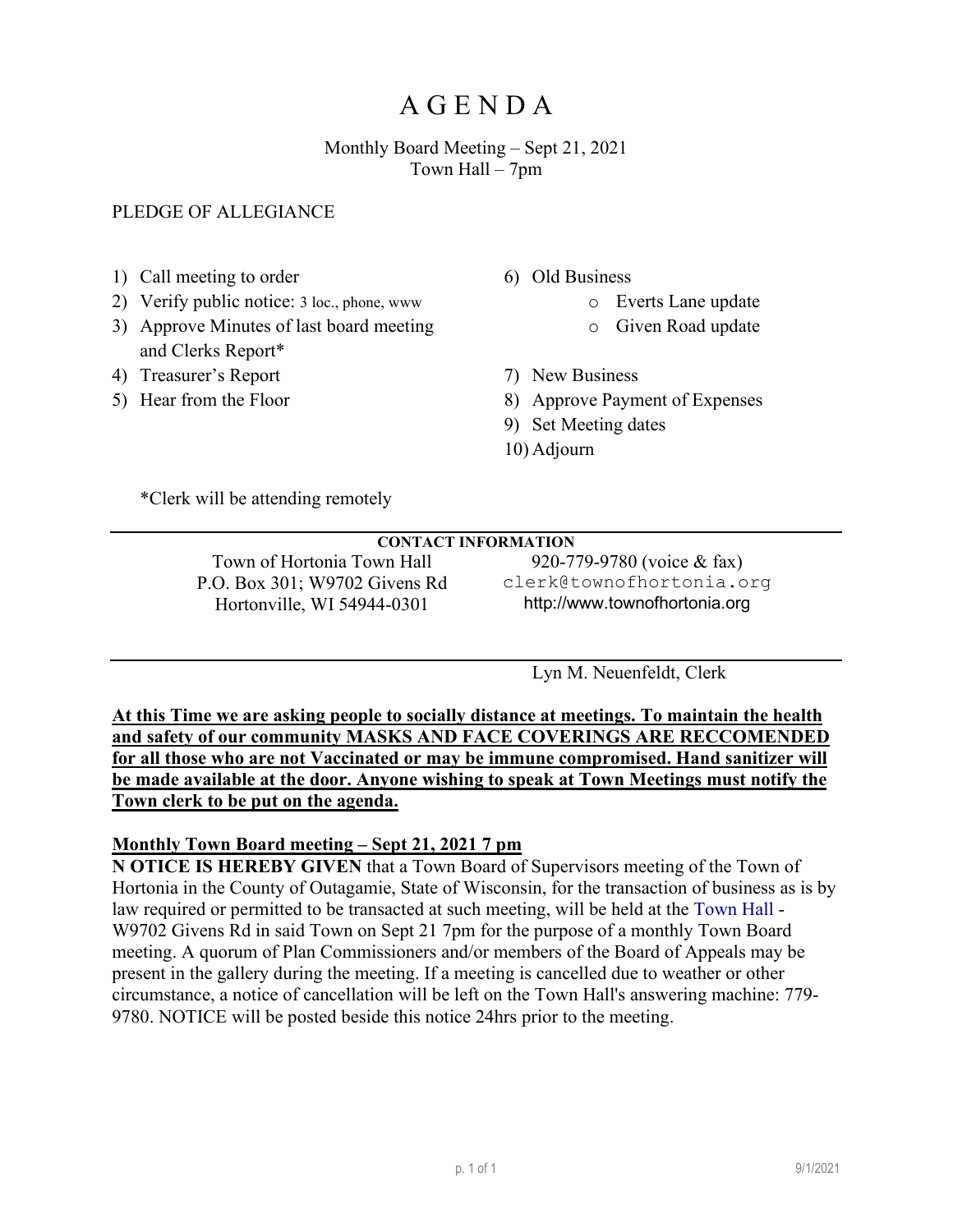## Monthly Board Meeting – Oct 19, 2021 Town Hall – 7pm

## PLEDGE OF ALLEGIANCE

- 1) Call meeting to order
- 2) Verify public notice: 3 loc., phone, www
- 3) Approve Minutes of last board meeting and Clerks Report\*
- 4) Treasurer's Report
- 5) Ward Redistricting Update Resolution.
- 6) Hear from the Floor
	- o Graichen Sanitation
- 7) Old Business
	- o Everts Lane update
		- o Town Hall Update
- 8) New Business
	- o Budget schedule
- 9) Approve Payment of Expenses
- 10) Set Meeting dates
- 11) Adjourn

## **CONTACT INFORMATION**

Town of Hortonia Town Hall P.O. Box 301; W9702 Givens Rd Hortonville, WI 54944-0301

920-779-9780 (voice & fax) clerk@townofhortonia.org http://www.townofhortonia.org

Lyn M. Neuenfeldt, Clerk

**At this Time we are asking people to socially distance at meetings. To maintain the health and safety of our community MASKS AND FACE COVERINGS ARE RECCOMENDED for all those who are not Vaccinated or may be immune compromised. Hand sanitizer will be made available at the door. Anyone wishing to speak at Town Meetings must notify the Town clerk to be put on the agenda.**

#### **Monthly Town Board meeting – Oct 19, 2021 7 pm**

**N OTICE IS HEREBY GIVEN** that a Town Board of Supervisors meeting of the Town of Hortonia in the County of Outagamie, State of Wisconsin, for the transaction of business as is by law required or permitted to be transacted at such meeting, will be held at the [Town Hall](http://townofhortonia.org/wikis/town_of_hortonia/town-hall.aspx) - W9702 Givens Rd in said Town on Oct 19 7pm for the purpose of a monthly Town Board meeting. A quorum of Plan Commissioners and/or members of the Board of Appeals may be present in the gallery during the meeting. If a meeting is cancelled due to weather or other circumstance, a notice of cancellation will be left on the Town Hall's answering machine: 779- 9780. NOTICE will be posted beside this notice 24hrs prior to the meeting.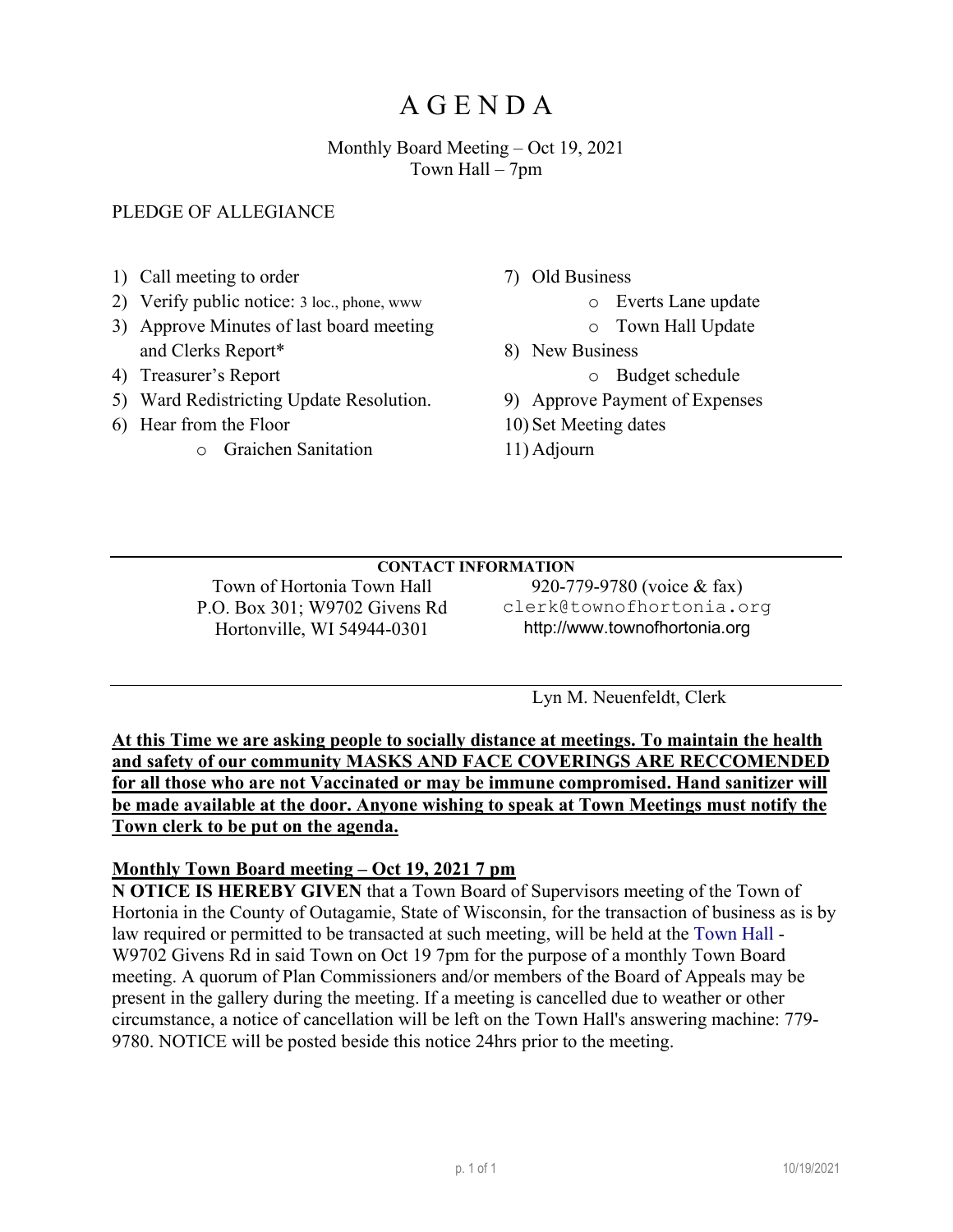## Monthly Board Meeting – Nov 16, 2021 Town Hall – 7pm

## PLEDGE OF ALLEGIANCE

- 1) Call meeting to order
- 2) Verify public notice: 3 loc., phone, www
- 3) Approve Minutes of last board meeting and Clerks Report
- 4) Treasurer's Report
- 5) Hear from the Floor
	- o HHFD update
	- o Nick Achtermeier-Harter's Disposal/Sanitation Services
- 6) Old Business
	- o Everts Lane update
	- o Town Hall Update
- 7) New Business
	- o Budget schedule
	- o Appointment of Election workers
- 8) Approve Payment of Expenses
- 9) Set Meeting dates
- 10) Adjourn

#### **CONTACT INFORMATION**

Town of Hortonia Town Hall P.O. Box 301; W9702 Givens Rd Hortonville, WI 54944-0301

920-779-9780 (voice & fax) clerk@townofhortonia.org http://www.townofhortonia.org

Lyn M. Neuenfeldt, Clerk

**At this Time we are asking people to socially distance at meetings. To maintain the health and safety of our community MASKS AND FACE COVERINGS ARE RECCOMENDED for all those who are not Vaccinated or may be immune compromised. Hand sanitizer will be made available at the door. Anyone wishing to speak at Town Meetings must notify the Town clerk to be put on the agenda.**

## **Monthly Town Board meeting – Nov 16th, 2021 7 pm**

**N OTICE IS HEREBY GIVEN** that a Town Board of Supervisors meeting of the Town of Hortonia in the County of Outagamie, State of Wisconsin, for the transaction of business as is by law required or permitted to be transacted at such meeting, will be held at the [Town Hall](http://townofhortonia.org/wikis/town_of_hortonia/town-hall.aspx) - W9702 Givens Rd in said Town on Nov 16th 7pm for the purpose of a monthly Town Board meeting. A quorum of Plan Commissioners and/or members of the Board of Appeals may be present in the gallery during the meeting. If a meeting is cancelled due to weather or other circumstance, a notice of cancellation will be left on the Town Hall's answering machine: 779- 9780. NOTICE will be posted beside this notice 24hrs prior to the meeting.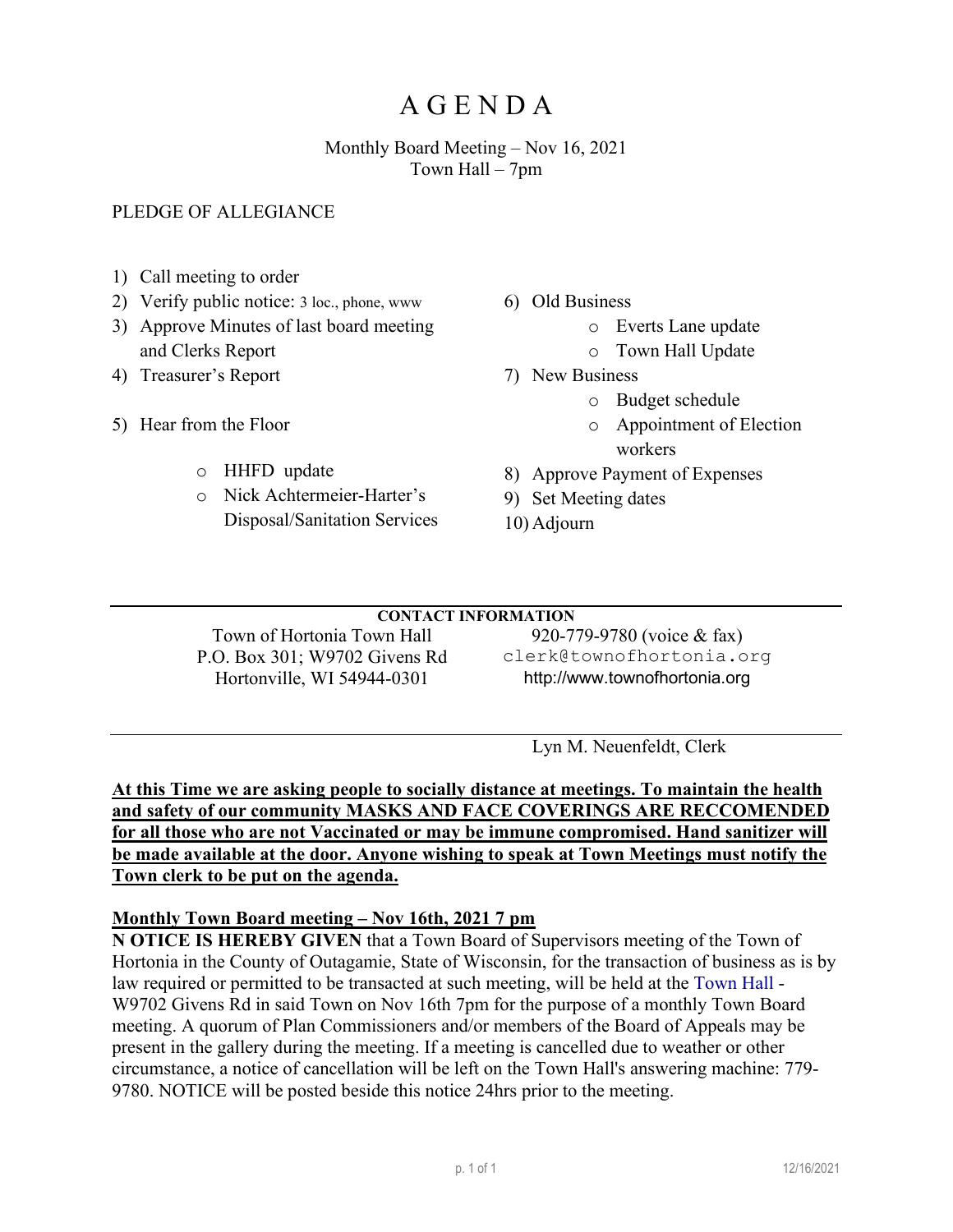Monthly Board Meeting – Nov 23, 2021 Town Hall  $-9:30$ am

### PLEDGE OF ALLEGIANCE

- 1) Call meeting to order
- 2) Verify public notice: 3 loc., phone, www

5) Adjourn

- 3) Approve Minutes of last board meeting and Clerks Report
- 4) Garbage collection bid

#### **CONTACT INFORMATION**

Town of Hortonia Town Hall P.O. Box 301; W9702 Givens Rd Hortonville, WI 54944-0301

920-779-9780 (voice & fax) clerk@townofhortonia.org http://www.townofhortonia.org

Lyn M. Neuenfeldt, Clerk

### **At this Time we are asking people to socially distance at meetings. To maintain the health and safety of our community MASKS AND FACE COVERINGS ARE RECCOMENDED for all those who are not Vaccinated or may be immune compromised. Hand sanitizer will be made available at the door. Anyone wishing to speak at Town Meetings must notify the Town clerk to be put on the agenda.**

## **Monthly Town Board meeting – Nov 23th, 2021 9:30 pm**

**N OTICE IS HEREBY GIVEN** that a Town Board of Supervisors meeting of the Town of Hortonia in the County of Outagamie, State of Wisconsin, for the transaction of business as is by law required or permitted to be transacted at such meeting, will be held at the [Town Hall](http://townofhortonia.org/wikis/town_of_hortonia/town-hall.aspx) - W9702 Givens Rd in said Town on Nov 23 9:30am for the purpose of a monthly Town Board meeting. A quorum of Plan Commissioners and/or members of the Board of Appeals may be present in the gallery during the meeting. If a meeting is cancelled due to weather or other circumstance, a notice of cancellation will be left on the Town Hall's answering machine: 779- 9780. NOTICE will be posted beside this notice 24hrs prior to the meeting.